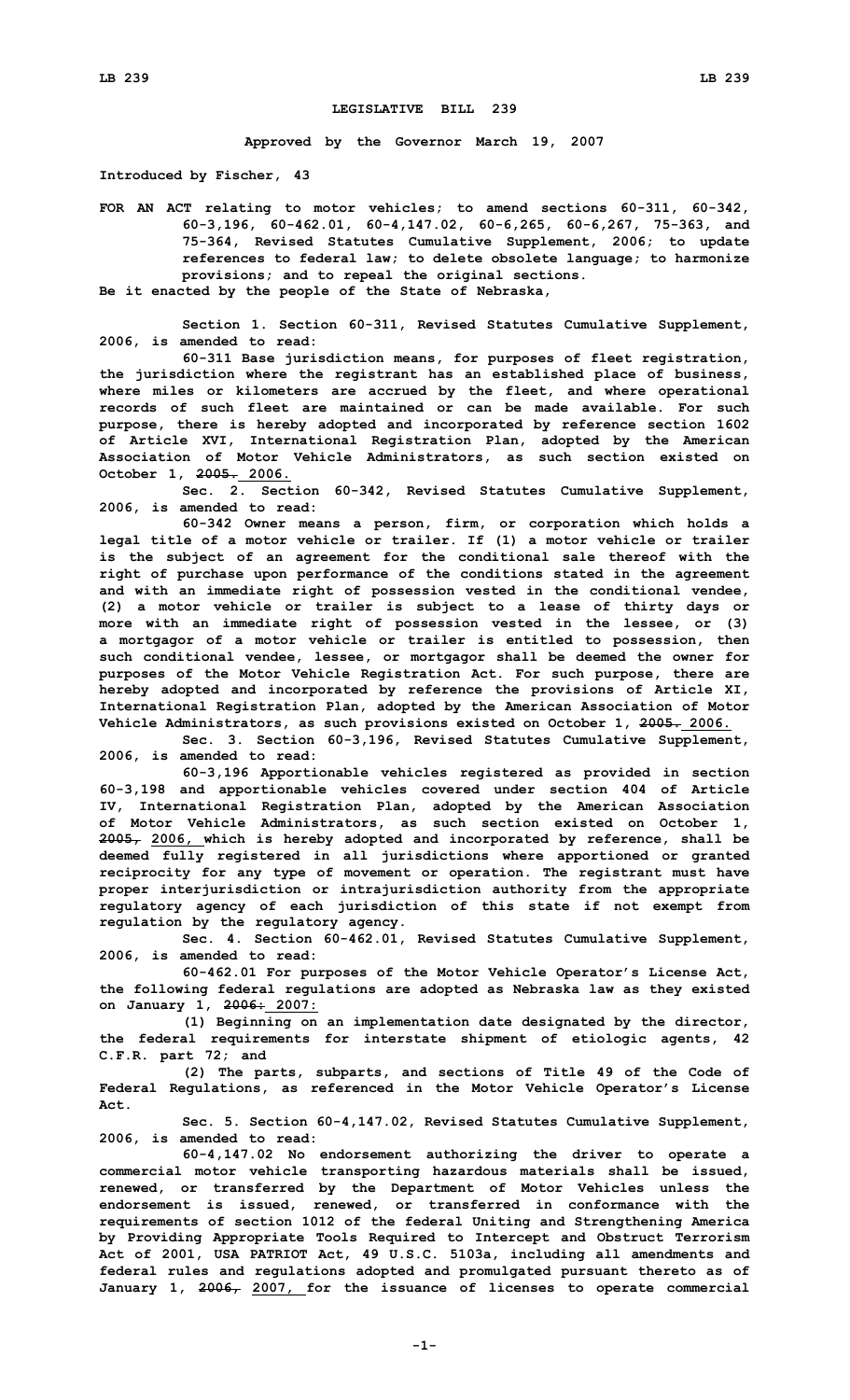**motor vehicles transporting hazardous materials.**

**Sec. 6. Section 60-6,265, Revised Statutes Cumulative Supplement, 2006, is amended to read:**

**60-6,265 For purposes of sections 60-6,266 to 60-6,273, occupant protection system means <sup>a</sup> system utilizing <sup>a</sup> lap belt, <sup>a</sup> shoulder belt, or any combination of belts installed in <sup>a</sup> motor vehicle which (1) restrains drivers and passengers and (2) conforms to Federal Motor Vehicle Safety Standards, 49 C.F.R. 571.207, 571.208, 571.209, and 571.210, as such standards existed on January 1, 2006, 2007, or to the federal motor vehicle safety standards for passenger restraint systems applicable for the motor vehicle's model year.**

**Sec. 7. Section 60-6,267, Revised Statutes Cumulative Supplement, 2006, is amended to read:**

**60-6,267 (1) Any person in Nebraska who drives any motor vehicle which has or is required to have an occupant protection system shall ensure that:**

**(a) All children up to six years of age being transported by such vehicle use <sup>a</sup> child passenger restraint system of <sup>a</sup> type which meets Federal Motor Vehicle Safety Standard 213 as developed by the National Highway Traffic Safety Administration, as such standard existed on January 1, 2006, 2007, and which is correctly installed in such vehicle; and**

**(b) All children six years of age and less than eighteen years of age being transported by such vehicle use an occupant protection system.**

**This subsection shall apply to every motor vehicle which is equipped with an occupant protection system or is required to be equipped with restraint systems pursuant to Federal Motor Vehicle Safety Standard 208, as such standard existed on January 1, 2006, 2007, except taxicabs, mopeds, motorcycles, and any motor vehicle designated by the manufacturer as <sup>a</sup> 1963 year model or earlier which is not equipped with an occupant protection system.**

**(2) Whenever any licensed physician determines, through accepted medical procedures, that use of <sup>a</sup> child passenger restraint system by <sup>a</sup> particular child would be harmful by reason of the child's weight, physical condition, or other medical reason, the provisions of subsection (1) of this section shall be waived. The driver of any vehicle transporting such <sup>a</sup> child shall carry on his or her person or in the vehicle <sup>a</sup> signed written statement of the physician identifying the child and stating the grounds for such waiver.**

**(3) The drivers of authorized emergency vehicles shall not be subject to the requirements of subsection (1) of this section when operating such authorized emergency vehicles pursuant to their employment.**

**(4) <sup>A</sup> driver of <sup>a</sup> motor vehicle shall not be subject to the requirements of subsection (1) of this section if the motor vehicle is being operated in <sup>a</sup> parade or exhibition and the parade or exhibition is being conducted in accordance with applicable state law and local ordinances and resolutions.**

**(5) The Department of Motor Vehicles shall develop and implement an ongoing statewide public information and education program regarding the use of child passenger restraint systems and occupant protection systems and the availability of distribution and discount programs for child passenger restraint systems.**

**(6) All persons being transported by <sup>a</sup> motor vehicle operated by <sup>a</sup> holder of <sup>a</sup> provisional operator's permit or <sup>a</sup> school permit shall use such motor vehicle's occupant protection system.**

**Sec. 8. Section 75-363, Revised Statutes Cumulative Supplement, 2006, is amended to read:**

**75-363 (1) The parts, subparts, and sections of Title 49 of the Code of Federal Regulations listed below, as modified in this section, or any other parts, subparts, and sections referred to by such parts, subparts, and sections, in existence and effective as of January 1, 2006, 2007, are adopted as Nebraska law.**

**(2) Except as otherwise provided in this section, the regulations shall be applicable to:**

**(a) All motor carriers, drivers, and vehicles to which the federal regulations apply; and**

**(b) All motor carriers transporting persons or property in intrastate commerce to include:**

**(i) All vehicles of such motor carriers with <sup>a</sup> gross vehicle weight rating, gross combination weight rating, gross vehicle weight, or gross combination weight over ten thousand pounds;**

**(ii) All vehicles of such motor carriers designed or used to transport more than eight passengers, including the driver, for compensation, or designed or used to transport more than fifteen passengers, including the**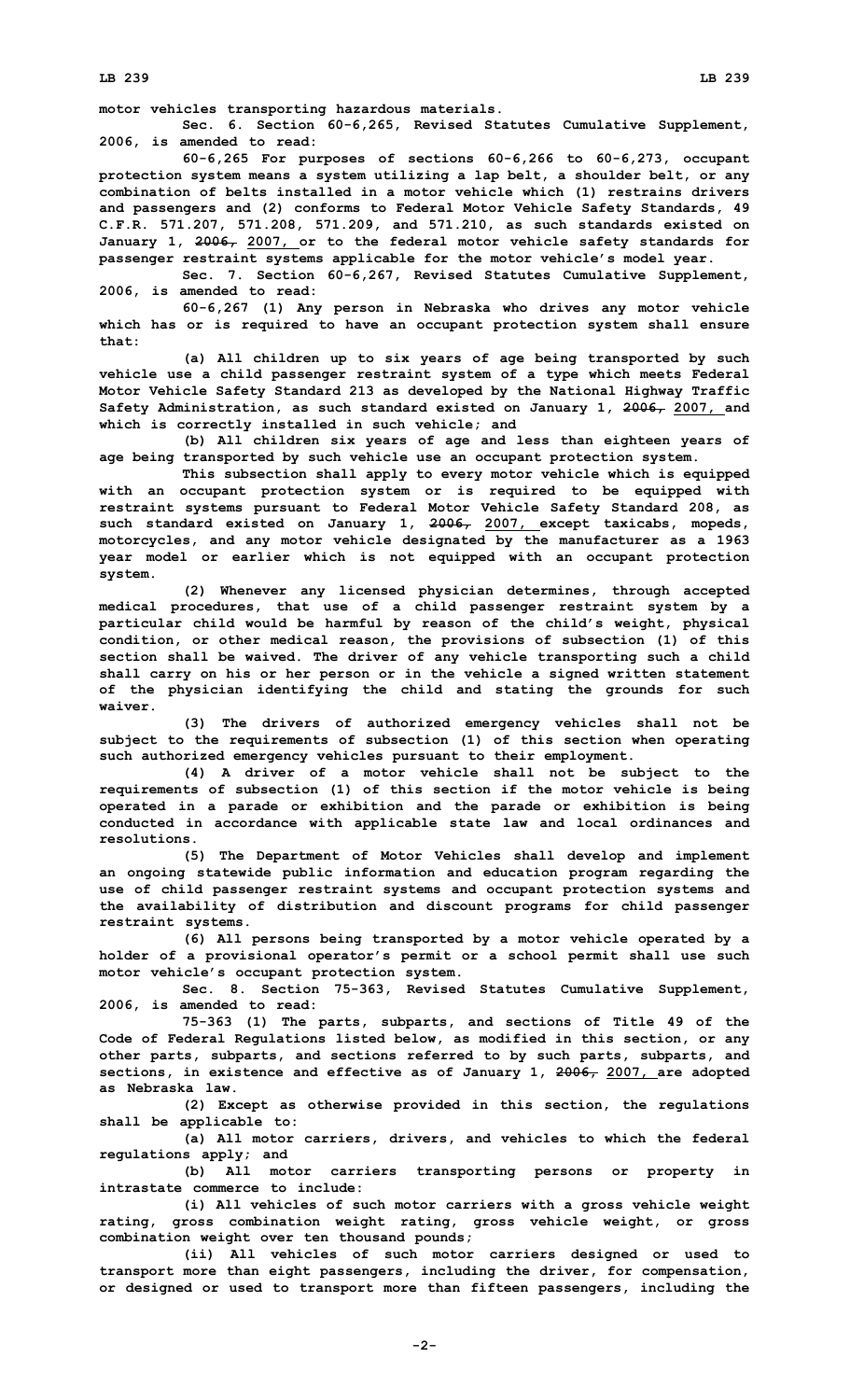**LB 239 LB 239**

**driver, and not used to transport passengers for compensation;**

**(iii) All vehicles of such motor carriers transporting hazardous materials required to be placarded pursuant to section 75-364; and**

**(iv) All drivers of such motor carriers if the drivers are operating <sup>a</sup> commercial motor vehicle as defined in section 60-465 which requires <sup>a</sup> commercial driver's license.**

**(3) The Legislature hereby adopts, as modified in this section, the following parts of Title 49 of the Code of Federal Regulations:**

**(a) Part 382 — Controlled Substances And Alcohol Use And Testing;**

**(b) Part 385 — Safety Fitness Procedures;**

**(c) Part 387 — Minimum Levels of Financial Responsibility for Motor Carriers;**

**(d) Part 390 — Federal Motor Carrier Safety Regulations; General;**

**(e) Part 391 — Qualifications Of Drivers And Longer Combination Vehicle (LCV) Driver Instructors;**

**(f) Part 392 — Driving Of Commercial Motor Vehicles;**

**(g) Part 393 — Parts And Accessories Necessary For Safe Operation;**

**(h) Part 395 — Hours Of Service Of Drivers;**

**(i) Part 396 — Inspection, Repair, And Maintenance;**

**(j) Part 397 — Transportation Of Hazardous Materials; Driving And Parking Rules; and**

**(k) Part 398 — Transportation Of Migrant Workers.**

**(4) The provisions of subpart <sup>E</sup> — Physical Qualifications And Examinations of 49 C.F.R. part 391 — Qualifications Of Drivers And Longer Combination Vehicle (LCV) Driver Instructors shall not apply to any driver subject to this section who: (a) Operates <sup>a</sup> commercial motor vehicle exclusively in intrastate commerce; and (b) holds, or has held, <sup>a</sup> commercial driver's license issued by this state prior to July 30, 1996.**

**(5) The regulations adopted in subsection (3) of this section shall not apply to farm trucks registered pursuant to section 60-3,146 with <sup>a</sup> gross weight of sixteen tons or less or to fertilizer and agricultural chemical application and distribution equipment transported in units with <sup>a</sup> capacity of three thousand five hundred gallons or less if the equipment is not required to be placarded pursuant to section 75-364. The following parts and sections of 49 C.F.R. chapter III shall not apply to drivers of farm trucks registered pursuant to section 60-3,146 and operated solely in intrastate commerce:**

**(a) All of part 391;**

**(b) Section 395.8 of part 395; and**

**(c) Section 396.11 of part 396.**

**(6) For purposes of this section, intrastate motor carriers shall not include any motor carrier or driver excepted from 49 C.F.R. chapter III by section 390.3(f) of part 390 or any nonprofit entity, operating solely in intrastate commerce, organized for the purpose of furnishing electric service.**

**(7) Part 395 — Hours Of Service Of Drivers shall apply to motor carriers and drivers who engage in intrastate commerce as defined in section 75-362, except that no motor carrier who engages in intrastate commerce shall permit or require any driver used by it to drive nor shall any driver drive:**

**(a) More than twelve hours following eight consecutive hours off duty; or**

**(b) For any period after having been on duty sixteen hours following eight consecutive hours off duty.**

**No motor carrier who engages in intrastate commerce shall permit or require <sup>a</sup> driver of <sup>a</sup> commercial motor vehicle, regardless of the number of motor carriers using the driver's services, to drive, nor shall any driver of <sup>a</sup> commercial motor vehicle drive, for any period after:**

**(i) Having been on duty seventy hours in any seven consecutive days if the employing motor carrier does not operate every day of the week; or**

**(ii) Having been on duty eighty hours in any period of eight consecutive days if the employing motor carrier operates motor vehicles every day of the week.**

**(8) Part 395 — Hours Of Service Of Drivers, as adopted in subsections (3) and (7) of this section, shall not apply to drivers transporting agricultural commodities or farm supplies for agricultural purposes when the transportation of such commodities or supplies occurs within a one-hundred-air-mile radius of the source of the commodities or the distribution point for the supplies when such transportation occurs during the period beginning on February 15 up to and including December 15 of each calendar year.**

**(9) 49 C.F.R. 390.21 — Marking Of Commercial Motor Vehicles shall not apply to farm trucks and farm truck-tractors registered pursuant to section 60-3,146 and operated solely in intrastate commerce.**

**(10) 49 C.F.R. 392.9a — Operating Authority shall not apply**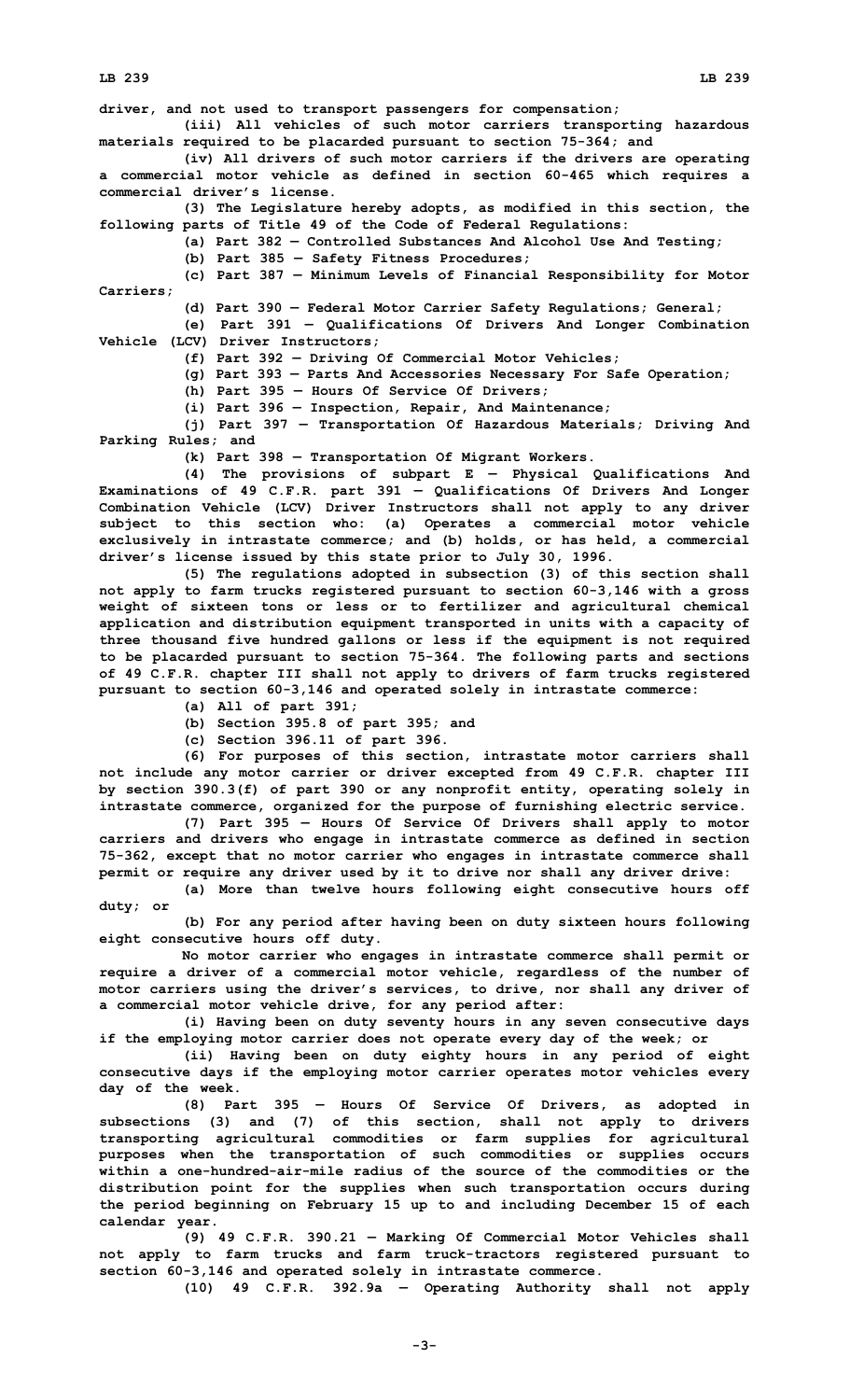**to Nebraska motor carriers operating commercial motor vehicles solely in intrastate commerce.**

**Sec. 9. Section 75-364, Revised Statutes Cumulative Supplement, 2006, is amended to read:**

**75-364 (1) The parts, subparts, and sections of Title 49 of the Code of Federal Regulations listed below, or any other parts, subparts, and sections referred to by such parts, subparts, and sections, in existence and effective as of January 1, 2006, 2007, are adopted as part of Nebraska law and, except as provided in subsections (2) and (3) of this section, shall be applicable to all motor carriers whether engaged in interstate or intrastate commerce, drivers of such motor carriers, and vehicles of such motor carriers:**

**(a) Part 107 — Hazardous Materials Program Procedures, subpart <sup>F</sup> — Registration Of Cargo Tank And Cargo Tank Motor Vehicle Manufacturers, Assemblers, Repairers, Inspectors, Testers, and Design Certifying Engineers;**

**(b) Part 107 — Hazardous Materials Program Procedures, subpart G — Registration Of Persons Who Offer Or Transport Hazardous Materials; .**

**(c) Part 171 — General Information, Regulations, And Definitions;**

**(d) Part 172 — Hazardous Materials Table, Special Provisions, Hazardous Materials Communications, Emergency Response Information, and Training Requirements;**

**(e) Part 173 — Shippers—General Requirements For Shipments And Packagings;**

**(f) Part 177 — Carriage By Public Highway;**

**(g) Part 178 — Specifications For Packagings; and**

**(h) Part 180 — Continuing Qualification And Maintenance Of Packagings.**

**(2) Agricultural operations exceptions:**

**(a) The transportation of an agricultural product other than <sup>a</sup> Class 2 material (Compressed Gases) as defined in 49 C.F.R. 171.8, over roads, other than the National System of Interstate and Defense Highways, between fields of the same farm, is excepted from subsection (1) of this section when:**

**(i) The agricultural product is transported by <sup>a</sup> farmer who is an intrastate private motor carrier; and**

**(ii) The movement of the agricultural product conforms to all other laws in effect on or before July 1, 1998, and 49 C.F.R. 173.24, 173.24a, and 173.24b;**

**(b) The transportation of an agricultural product to or from <sup>a</sup> farm, within one hundred fifty miles of the farm, is excepted from the requirements in 49 C.F.R. part 172, subparts G (emergency response information) and <sup>H</sup> (training), and from the specific packaging requirements of subsection (1) of this section when:**

**(i) The agricultural product is transported by <sup>a</sup> farmer who is an intrastate private motor carrier;**

**(ii) The total amount of agricultural product being transported on <sup>a</sup> single vehicle does not exceed:**

**(A) Sixteen thousand ninety-four pounds of ammonium nitrate fertilizer properly classed as Division 5.1, PGIII, in <sup>a</sup> bulk packaging; or**

**(B) Five hundred two gallons for liquids or gases, or five thousand seventy pounds for solids, of any other agricultural product;**

**(iii) The packaging conforms to the requirements of state law and is specifically authorized for transportation of the agricultural product by state law and such state law has been in effect on or before July 1, 1998; and**

**(iv) Each person having any responsibility for transporting the agricultural product or preparing the agricultural product for shipment has been instructed in the applicable requirements of the parts, subparts, and sections of Title 49 of the Code of Federal Regulations adopted in this section; and**

**(c) Formulated liquid agricultural products in specification packagings of fifty-eight-gallon capacity or less, with closures manifolded to <sup>a</sup> closed mixing system and equipped with positive dry disconnect devices, may be transported by <sup>a</sup> private motor carrier between <sup>a</sup> final distribution point and an ultimate point of application or for loading aboard an airplane for aerial application.**

**(3) Exceptions for nonspecification packagings used in intrastate transportation:**

**(a) Nonspecification bulk packagings: Notwithstanding requirements for specification packagings in 49 C.F.R. part 173, subpart F, and 49 C.F.R. parts 178 and 180, <sup>a</sup> nonspecification bulk packaging may be used for transportation of <sup>a</sup> hazardous material by an intrastate motor carrier until July 1, 2000, in accordance with subdivision (d) of this subsection;**

**(b) (a) Nonspecification cargo tanks for petroleum products: Notwithstanding requirements for specification packagings in 49 C.F.R. part**